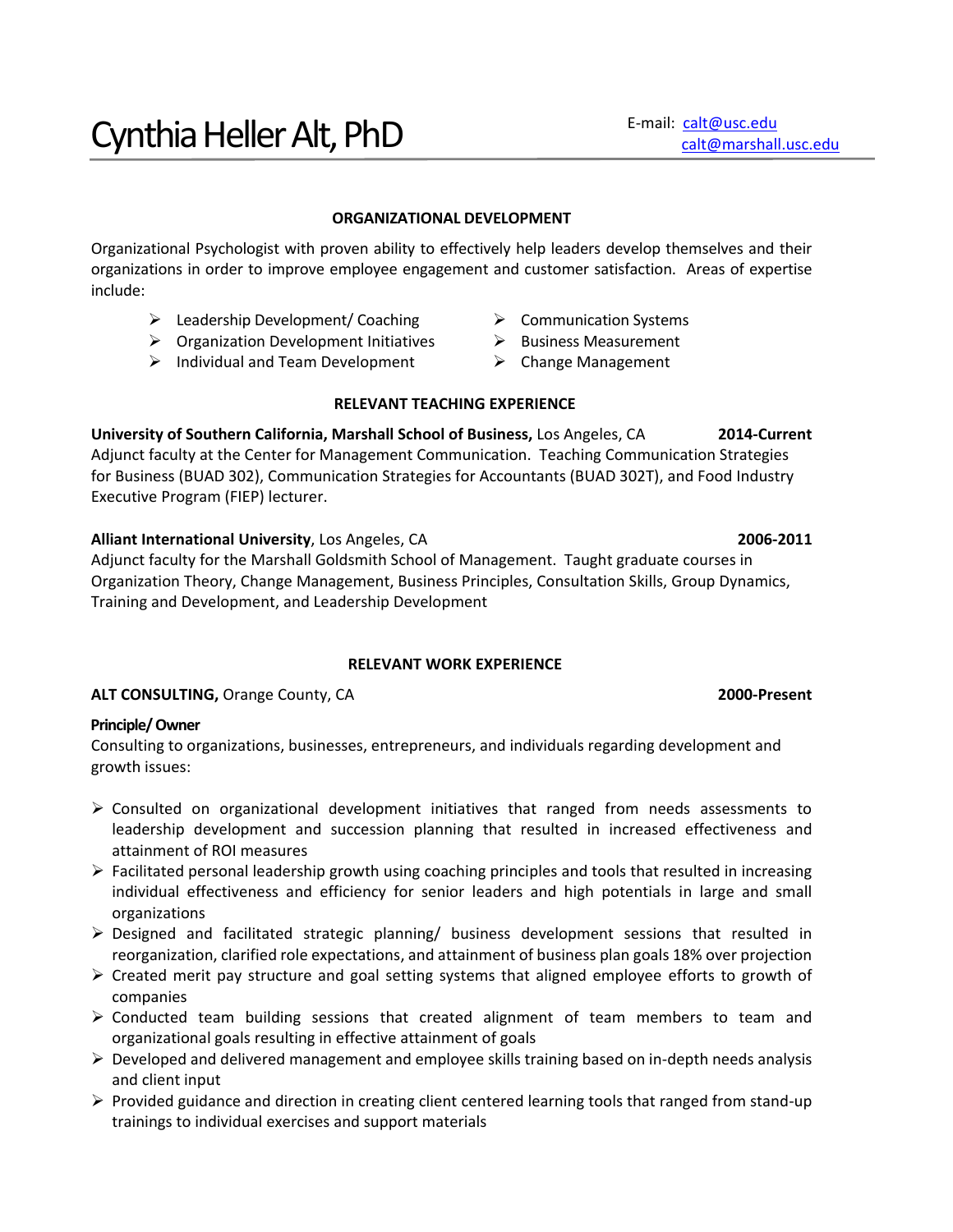#### **DEUTSCHE BANK/BANKERS TRUST**, Irvine, CA **1997-2000**

**Vice President, Organizational Development,** Banking Services/Mortgage Services Group

Created necessary organizational structures to drive desired culture for 250 employees:

- $\triangleright$  Developed and delivered management and employee skills training as well as created a job specific skills delivery process that standardized training and implemented tracking measurements
- $\triangleright$  Facilitated multiple process mapping interventions that:
	- Improved communication and reduced conflict for the monthly distribution process across Structured Finance and Trust Administration departments
	- Increased timeliness of filing for Schedule Qs by 62% for Tax group
	- Identified new automated process for Custody department
- $\triangleright$  Worked with Senior Manager to redesign Analytics Department. Created appropriate job descriptions and career path model that resulted in a 15% increase in department efficiency
- $\triangleright$  Designed and led business alignment process with monthly reporting
	- $\triangleright$  Coached senior management on employee and personal growth issues

# **RR DONNELLEY & SONS**, Los Angeles, CA **1994-1997**

**Organizational Development Specialist**, Magazine Printing Plant Directed culture change activities for over 550 employees:

- $\triangleright$  Designed and implemented Employee, Customer Satisfaction, and Diversity Surveys that increased information flow to senior management
- $\triangleright$  Created succession planning model and organized mentor program that resulted in six management positions being filled with internal candidates within 1 year of implementing program
- $\triangleright$  Designed and facilitated senior team discussions on issues concerning strategic planning, business plan alignment, effective execution of strategic intention, and transformational leadership
- $\triangleright$  Created and facilitated process mapping that resulted in 34% decrease in make-ready time and increased productivity
- $\triangleright$  Implemented communication plan that included quarterly employee talks, monthly newsletter, and bulletin board postings

*Additional Work Experience Upon Request*

# **EDUCATION**

PhD in Industrial/Organizational Psychology: California School of Professional Psychology MA in Psychology: California School of Professional Psychology BA in Psychology: San Diego State University

# **PROFESSIONAL AFFILIATIONS**

American Psychological Association (APA) Worldwide Association of Business Coaches (WABC) Society for Industrial Organizational Psychologists (SIOP) Association for Talent Development (ATD)